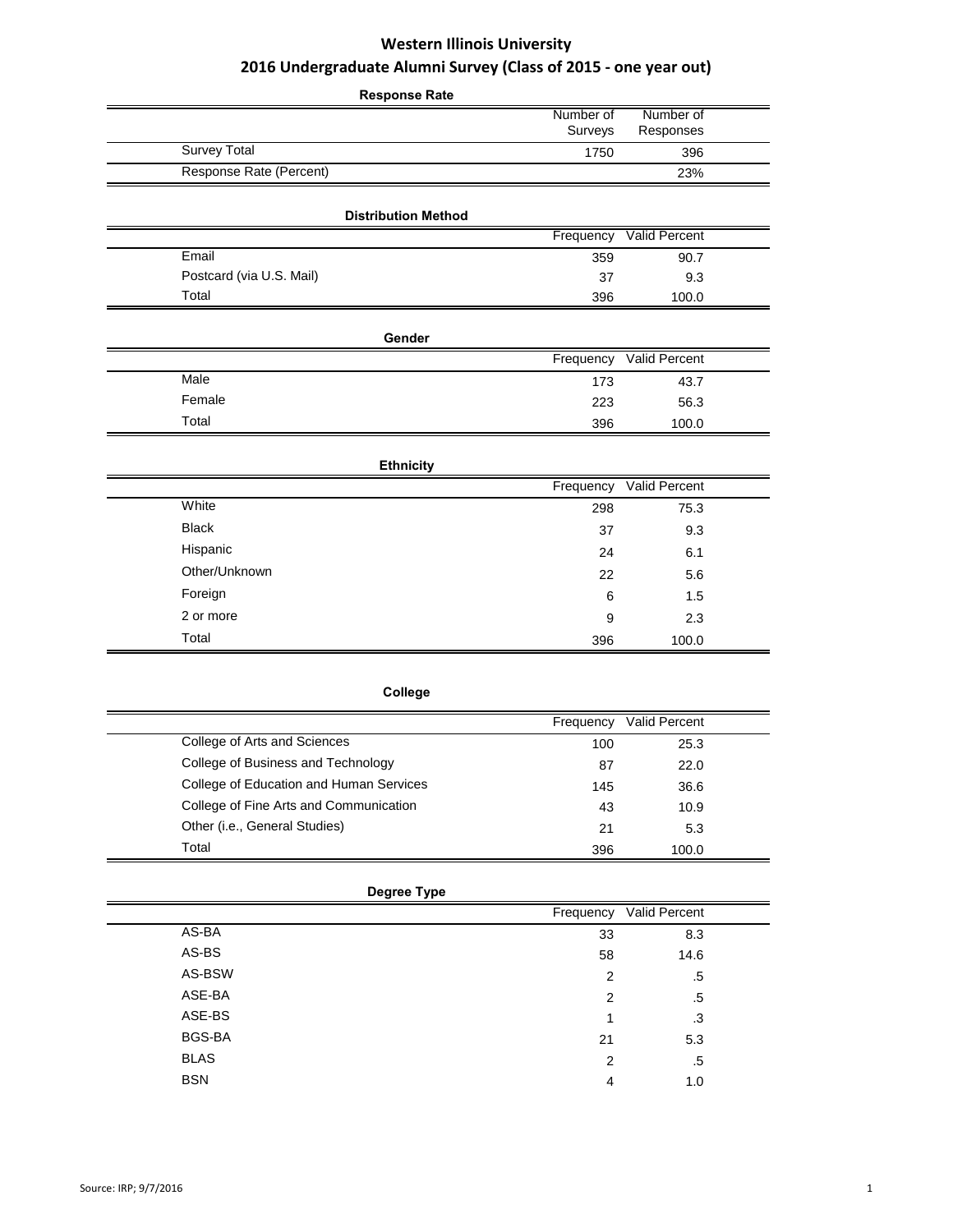| BU-BB        | 45             | 11.4  |  |
|--------------|----------------|-------|--|
| <b>BU-BS</b> | 41             | 10.4  |  |
| ED-BS        | 116            | 29.3  |  |
| ED-BSE       | 20             | 5.1   |  |
| ED-BSW       | 5              | 1.3   |  |
| EDE-BS       | 3              | .8    |  |
| FA-BA        | 25             | 6.3   |  |
| FA-BFA       | 1              | .3    |  |
| FA-BS        | 5              | 1.3   |  |
| ME-BM        | $\overline{7}$ | 1.8   |  |
| MUS-BM       | 5              | 1.3   |  |
| Total        | 396            | 100.0 |  |

**Major**

|                                               | Frequency      | Valid Percent |  |
|-----------------------------------------------|----------------|---------------|--|
| Accountancy                                   | 11             | 2.8           |  |
| <b>African American Studies</b>               | 1              | .3            |  |
| Agriculture                                   | 16             | 4.0           |  |
| Anthropology                                  | 3              | .8            |  |
| Art                                           | 3              | 8.            |  |
| <b>Athletic Training</b>                      | 1              | .3            |  |
| Biology                                       | 22             | 5.6           |  |
| Broadcasting                                  | 11             | 2.8           |  |
| Chemistry                                     | 5              | 1.3           |  |
| Communication                                 | 10             | 2.5           |  |
| <b>Communication Sciences &amp; Disorders</b> | 5              | 1.3           |  |
| <b>Computer Science</b>                       | 10             | 2.5           |  |
| <b>Construction Management</b>                | 4              | 1.0           |  |
| Economics                                     | 2              | .5            |  |
| Elementary & JR High Education                | 1              | .3            |  |
| <b>Elementary Education</b>                   | 10             | 2.5           |  |
| <b>Emergency Management</b>                   | 5              | 1.3           |  |
| Engineering                                   | 1              | .3            |  |
| <b>Engineering Technology</b>                 | 3              | .8            |  |
| English                                       | 4              | 1.0           |  |
| <b>Exercise Science</b>                       | 10             | 2.5           |  |
| Family and consumer sciences                  | 5              | 1.3           |  |
| Family and Consumer Sciences                  | 5              | 1.3           |  |
| Finance                                       | 5              | 1.3           |  |
| <b>Fire Protection Services</b>               | 1              | .3            |  |
| Foreign Languages and Cultures                | $\overline{2}$ | $.5\,$        |  |
| <b>Forensic Chemistry</b>                     | 4              | 1.0           |  |
| <b>General Studies</b>                        | 21             | 5.3           |  |
| Geography                                     | $\overline{2}$ | .5            |  |
| <b>Graphic Communication</b>                  | 1              | $\cdot$ 3     |  |
| <b>Health Services Management</b>             | 4              | 1.0           |  |
| History                                       | 8              | 2.0           |  |
| Human Resource Management                     | 4              | 1.0           |  |
| <b>Information Systems</b>                    | 5              | 1.3           |  |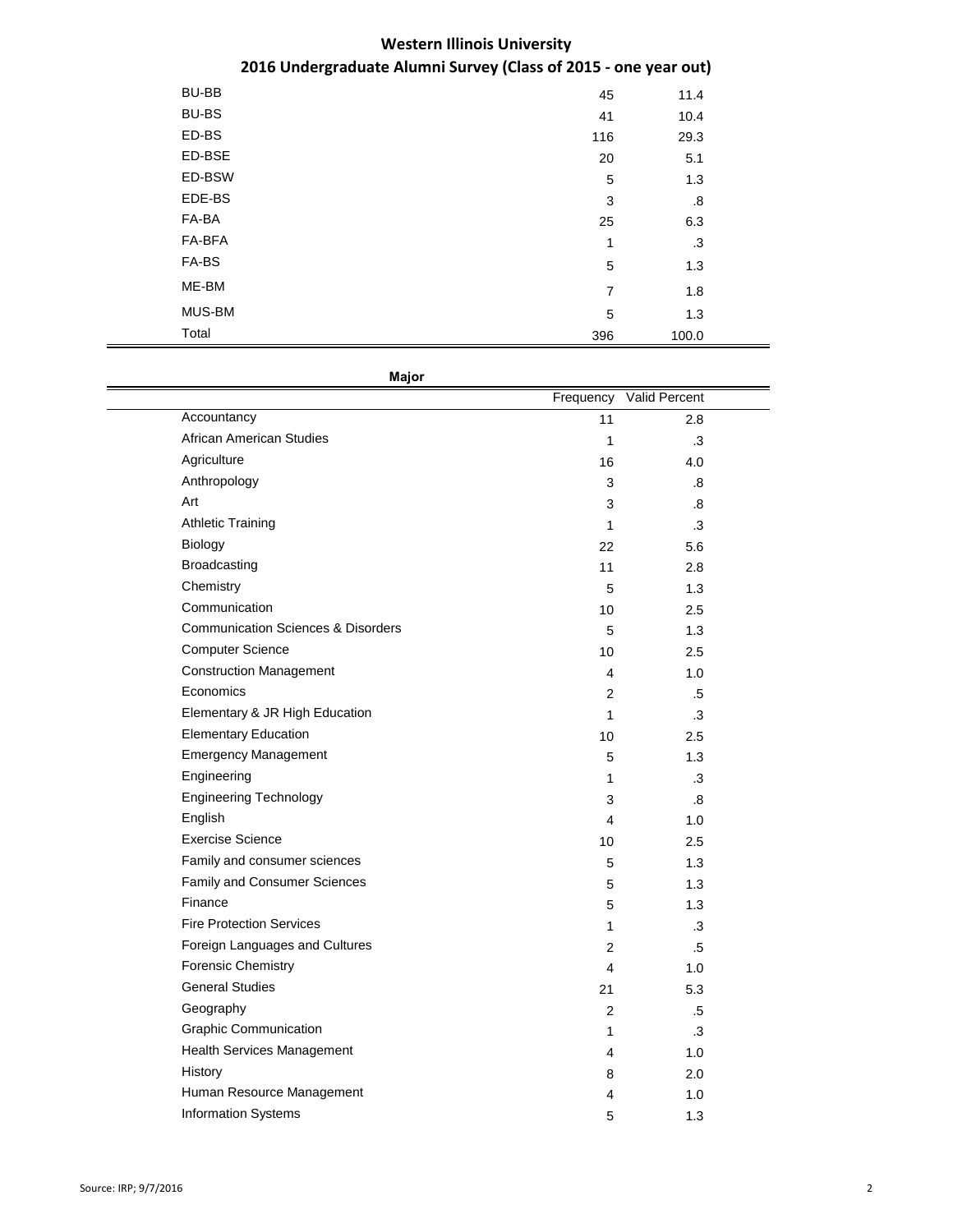| Instructional Technology & Communications  | 1              | .3    |  |
|--------------------------------------------|----------------|-------|--|
| Journalism                                 | 5              | 1.3   |  |
| Law Enforcement and Justice Administration | 62             | 15.7  |  |
| Liberal Arts & Sciences                    | $\overline{2}$ | .5    |  |
| Management                                 | 9              | 2.3   |  |
| Marketing                                  | 7              | 1.8   |  |
| <b>Mathematics</b>                         | 4              | 1.0   |  |
| Media and Instructional Technology         | 3              | .8    |  |
| Meteorology                                | 4              | 1.0   |  |
| Music                                      | 13             | 3.3   |  |
| Nursing                                    | 4              | 1.0   |  |
| <b>Physical Education K-12</b>             | 3              | .8    |  |
| Physics                                    | 1              | .3    |  |
| <b>Political Science</b>                   | 7              | 1.8   |  |
| Psychology                                 | 17             | 4.3   |  |
| <b>Public Health</b>                       | 1              | .3    |  |
| Recreation, Park, & Tourism Administration | 18             | 4.5   |  |
| Social Work                                | $\overline{7}$ | 1.8   |  |
| Sociology                                  | 3              | .8    |  |
| Spanish                                    | $\overline{2}$ | .5    |  |
| Special Education                          | 9              | 2.3   |  |
| Supply Chain Management                    | $\overline{7}$ | 1.8   |  |
| <b>Telecommunications Management</b>       | 1              | .3    |  |
| Theater                                    | 1              | .3    |  |
| Total                                      | 396            | 100.0 |  |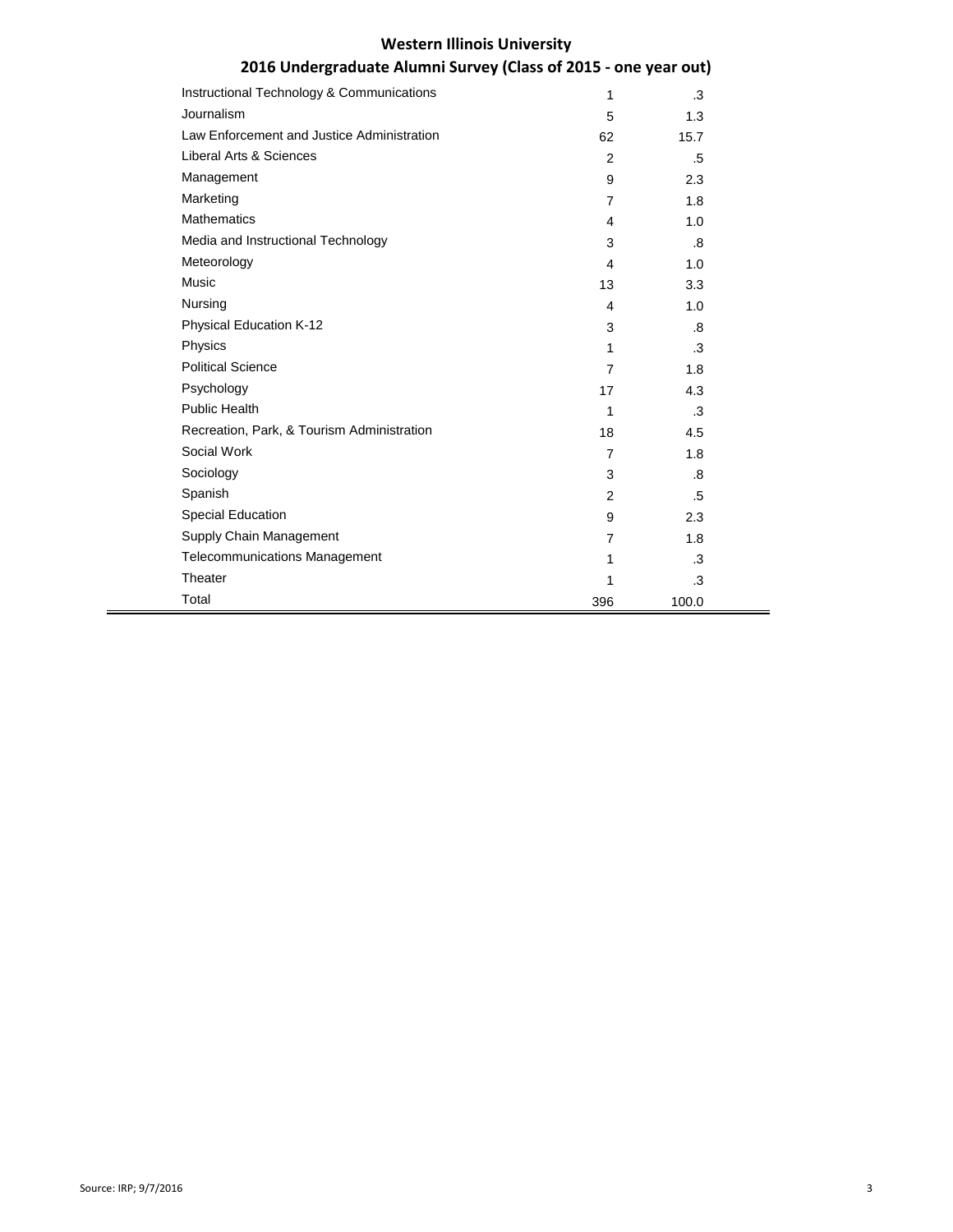|         | <b>Graduation date</b> |               |
|---------|------------------------|---------------|
|         | Frequency              | Valid Percent |
| 2015/05 | 203                    | 51.3          |
| 2015/07 | 68                     | 17.2          |
| 2015/12 | 125                    | 31.6          |
| Total   | 396                    | 100.0         |

## **Are you currently employed (including self-employed)?**

|         |                                   | Frequency | Valid Percent |  |
|---------|-----------------------------------|-----------|---------------|--|
|         | Yes, Full-Time                    | 242       | 61.3          |  |
|         | Yes, Part-Time                    | 85        | 21.5          |  |
|         | No, but am seeking employment     | 46        | 11.6          |  |
|         | No, and am not seeking employment | 22        | 5.6           |  |
|         | Total                             | 395       | 100.0         |  |
| Missing | System                            | 1         |               |  |
| Total   |                                   | 396       |               |  |

|         | How would you classify your primary employer? |                |               |  |
|---------|-----------------------------------------------|----------------|---------------|--|
|         |                                               | Frequency      | Valid Percent |  |
|         | Self-employed or private practice             | 11             | 3.8           |  |
|         | Business (industrial, commercial or service)  | 118            | 40.7          |  |
|         | Professional firm (e.g., engineering, law)    | 11             | 3.8           |  |
|         | College or University                         | 23             | 7.9           |  |
|         | Public elementary/secondary school            | 31             | 10.7          |  |
|         | Private elementary/secondary school           | $\overline{2}$ | .7            |  |
|         | Health agency (e.g., hospital, clinic)        | 19             | 6.6           |  |
|         | Federal, state, or local government           | 28             | 9.7           |  |
|         | Armed services                                | 6              | 2.1           |  |
|         | Non-profit (non-government)                   | 17             | 5.9           |  |
|         | Other                                         | 24             | 8.3           |  |
|         | Total                                         | 290            | 100.0         |  |
| Missing | System                                        | 106            |               |  |
| Total   |                                               | 396            |               |  |

## **How satisfied are you with your current job?**

|         |                       | Frequency | Valid Percent |  |
|---------|-----------------------|-----------|---------------|--|
|         | Very satisfied        | 102       | 35.1          |  |
|         | Satisfied             | 105       | 36.1          |  |
|         | Somewhat satisfied    | 56        | 19.2          |  |
|         | Somewhat dissatisfied | 11        | 3.8           |  |
|         | Dissatisfied          | 11        | 3.8           |  |
|         | Very Dissatisfied     | 6         | 2.1           |  |
|         | Total                 | 291       | 100.0         |  |
| Missing | System                | 105       |               |  |
| Total   |                       | 396       |               |  |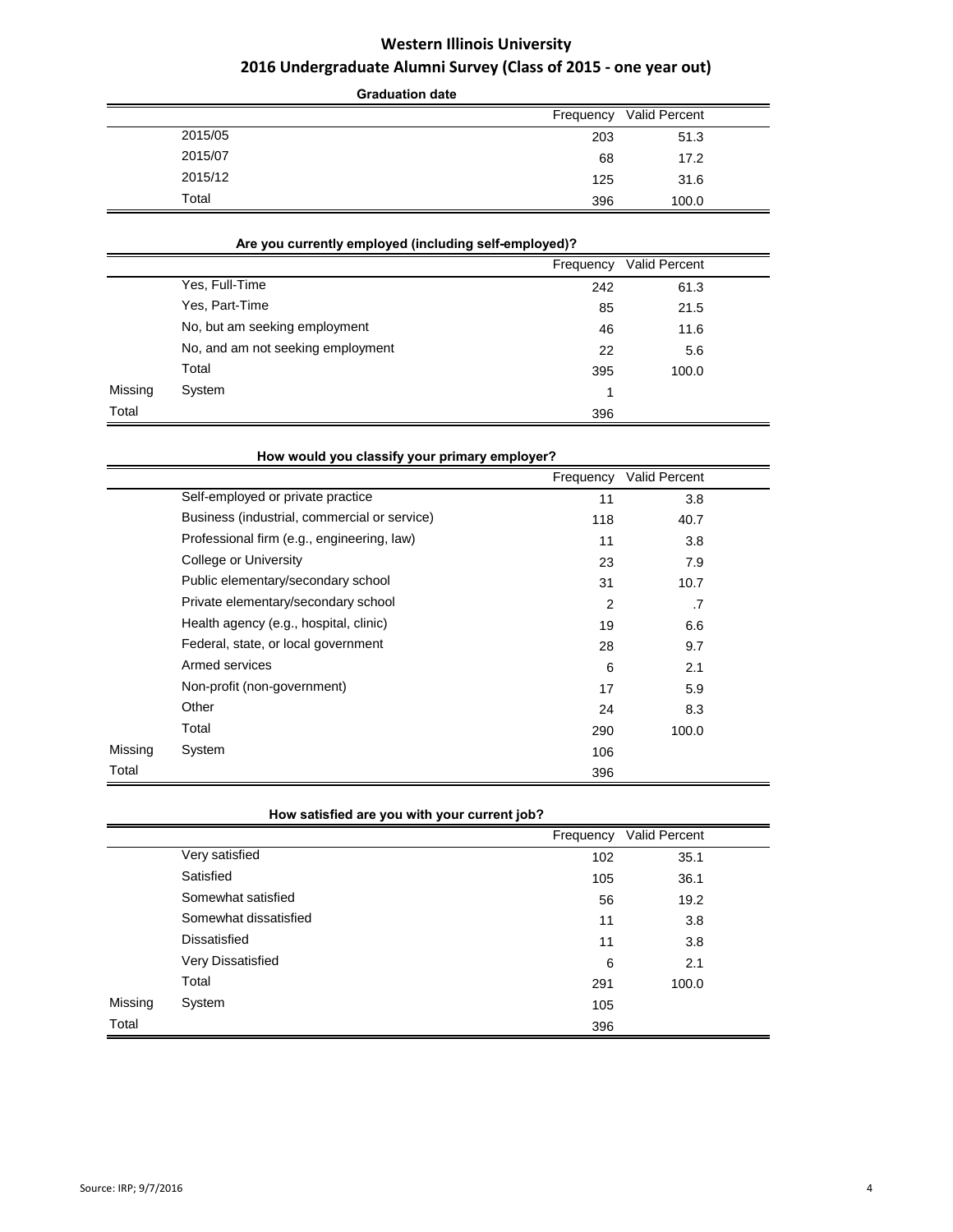|         |                                             | Frequency | Valid Percent |  |
|---------|---------------------------------------------|-----------|---------------|--|
|         | <b>Closely Related</b>                      | 128       | 44.0          |  |
|         | Related                                     | 77        | 26.5          |  |
|         | Unrelated                                   | 86        | 29.6          |  |
|         | Total                                       | 291       | 100.0         |  |
| Missing | System                                      | 105       |               |  |
| Total   |                                             | 396       |               |  |
|         | If you marked unrelated, is this by choice? |           |               |  |
|         |                                             | Frequency | Valid Percent |  |
|         | Yes                                         | 49        | 57.0          |  |
|         | No                                          | 37        | 43.0          |  |
|         | Total                                       | 86        | 100.0         |  |
| Missing | System                                      | 310       |               |  |
| Total   |                                             | 396       |               |  |

## **How closely related is your current job to your bachelor's degree major?**

**Please indicate on the list below your primary occupation.** 

|                                                                                  | Frequency      | Valid Percent |  |
|----------------------------------------------------------------------------------|----------------|---------------|--|
| Management                                                                       | 32             | 11.6          |  |
| <b>Business Operations</b>                                                       | 24             | 8.7           |  |
| <b>Financial Specialists</b>                                                     | 10             | 3.6           |  |
| <b>Computer Specialists</b>                                                      | 13             | 4.7           |  |
| <b>Engineers and Related Technicians</b>                                         | $\overline{7}$ | 2.5           |  |
| Life and Physical Scientists and Technicians                                     | 8              | 2.9           |  |
| Social Scientists                                                                | 2              | $\cdot$ 7     |  |
| Health: Doctors                                                                  | 4              | 1.4           |  |
| Health: Registered Nurses                                                        | 4              | 1.4           |  |
| Health: Therapists                                                               | 4              | 1.4           |  |
| Health: Other Health Practitioners, Professionals, and<br><b>Support Workers</b> | 10             | 3.6           |  |
| <b>Community and Social Service</b>                                              | 13             | 4.7           |  |
| Legal: Attorneys/Judges                                                          | 1              | $\mathcal{A}$ |  |
| Legal: Legal Support Workers                                                     | 1              | $\mathcal{A}$ |  |
| Education: Early Childhood Teachers                                              | 4              | 1.4           |  |
| <b>Education: Elementary School Teachers</b>                                     | 8              | 2.9           |  |
| <b>Education: Middle School Teachers</b>                                         | 3              | 1.1           |  |
| <b>Education: Secondary School Teachers</b>                                      | 6              | 2.2           |  |
| <b>Education: Special Education Teachers</b>                                     | 8              | 2.9           |  |
| Education: Other, except Administrators                                          | 6              | 2.2           |  |
| <b>Library Occupations</b>                                                       | $\overline{2}$ | $\cdot$ 7     |  |
| Arts and Design Workers                                                          | 3              | 1.1           |  |
| Entertainers, Performers, Sports and Related Workers                             | 5              | 1.8           |  |
| Media and Communication Workers                                                  | 9              | 3.3           |  |
| Sales                                                                            | 20             | 7.2           |  |
| Office and Administration                                                        | 15             | 5.4           |  |
| <b>Protective Services</b>                                                       | 19             | 6.9           |  |
| Food Preparation and Serving                                                     | 11             | 4.0           |  |
| Building and Grounds Cleaning and Maintenance                                    | 1              | $\mathcal{A}$ |  |
| Personal Care and Services                                                       | 8              | 2.9           |  |
| Farming, Fishing, and Forestry                                                   | $\overline{2}$ | .7            |  |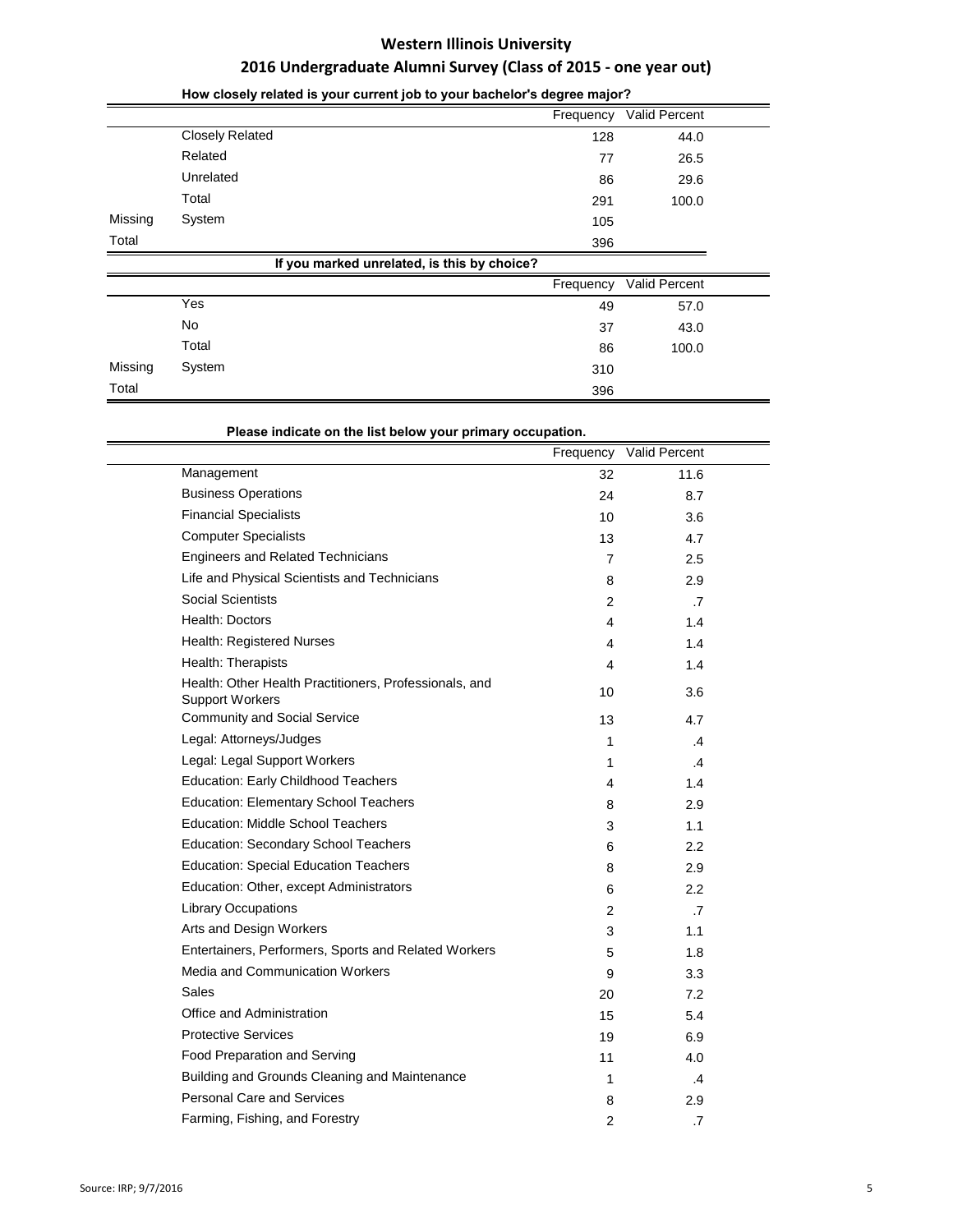# **2016 Undergraduate Alumni Survey (Class of 2015 - one year out)**

|         | <b>Construction and Extractive</b>        | 2   | .7    |
|---------|-------------------------------------------|-----|-------|
|         | Installation, Maintenance, and Repair     | 3   | 1.1   |
|         | Production                                | 3   | 1.1   |
|         | <b>Transportation and Material Moving</b> |     | .4    |
|         | Military                                  | 4   | 1.4   |
|         | Total                                     | 276 | 100.0 |
| Missing | System                                    | 120 |       |
| Total   |                                           | 396 |       |

## **When did you secure your first job following receipt of your bachelor's degree?**

|         |                                   | Frequency | <b>Valid Percent</b> |  |
|---------|-----------------------------------|-----------|----------------------|--|
|         | Held the same job while enrolled  | 60        | 21.3                 |  |
|         | Secured job by time of graduation | 74        | 26.2                 |  |
|         | Secured job after graduation      | 148       | 52.5                 |  |
|         | Total                             | 282       | 100.0                |  |
| Missing | System                            | 114       |                      |  |
| Total   |                                   | 396       |                      |  |

## **How many months after graduation did you secure employment?**

|         |                              |           | Valid Percent |
|---------|------------------------------|-----------|---------------|
|         |                              | Frequency |               |
|         | Less than one month          | 34        | 23.0          |
|         | Between one and three months | 62        | 41.9          |
|         | Between three and six months | 28        | 18.9          |
|         | Between six and nine months  | 15        | 10.1          |
|         | More than nine months        | 9         | 6.1           |
|         | Total                        | 148       | 100.0         |
| Missing | System                       | 248       |               |
| Total   |                              | 396       |               |

#### **For how many different employers (companies, firms, agencies, schools, etc. - not individual "bosses") have you worked since you earned your first bachelor's degree?**

|         |              | Frequency | Valid Percent |  |
|---------|--------------|-----------|---------------|--|
|         | One          | 189       | 68.5          |  |
|         | Two          | 68        | 24.6          |  |
|         | Three to six | 19        | 6.9           |  |
|         | Total        | 276       | 100.0         |  |
| Missing | System       | 120       |               |  |
| Total   |              | 396       |               |  |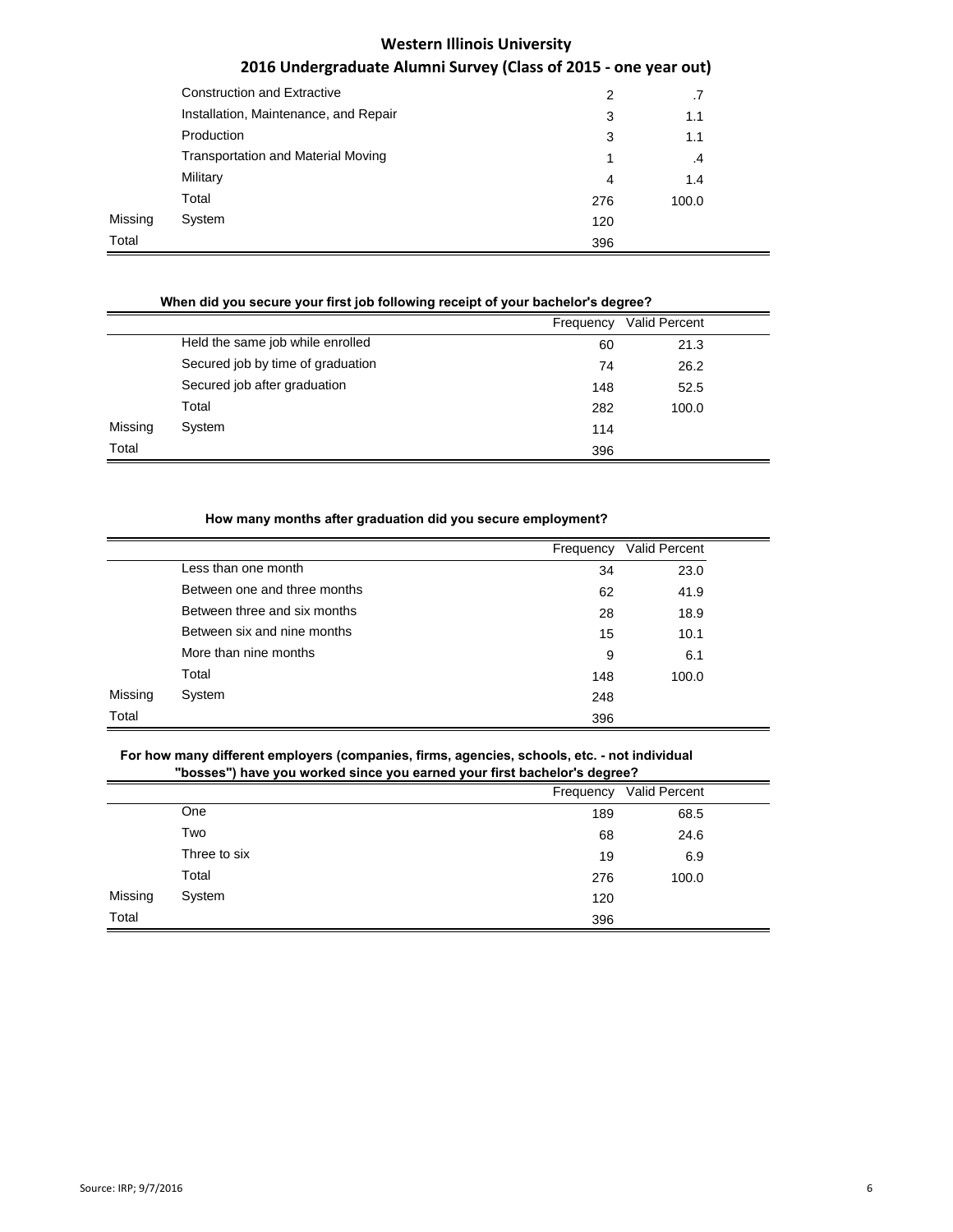|         |              | - 9 - - - - - - - - - <i>1</i> - - |               |  |
|---------|--------------|------------------------------------|---------------|--|
|         |              | Frequency                          | Valid Percent |  |
|         | Very well    | 64                                 | 23.4          |  |
|         | Well         | 98                                 | 35.9          |  |
|         | Adequately   | 75                                 | 27.5          |  |
|         | Inadequately | 18                                 | 6.6           |  |
|         | Poorly       | 7                                  | 2.6           |  |
|         | Very Poorly  | 11                                 | 4.0           |  |
|         | Total        | 273                                | 100.0         |  |
| Missing | System       | 123                                |               |  |
| Total   |              | 396                                |               |  |
|         |              |                                    |               |  |

## **In general, how well did your bachelor's degree prepare you for your present job?**

#### **Have you enrolled in a college or university since earning your bachelor's degree?**

|         |                |     | Frequency Valid Percent |  |
|---------|----------------|-----|-------------------------|--|
|         | Yes, full-time | 65  | 18.8                    |  |
|         | Yes, part-time | 18  | 5.2                     |  |
|         | No             | 262 | 75.9                    |  |
|         | Total          | 345 | 100.0                   |  |
| Missing | System         | 51  |                         |  |
| Total   |                | 396 |                         |  |

## **Are you pursuing (or have you completed) an additional degree since earning your bachelor's?**

|         |        |     | Frequency Valid Percent |  |
|---------|--------|-----|-------------------------|--|
|         | Yes    | 74  | 89.2                    |  |
|         | No     | 9   | 10.8                    |  |
|         | Total  | 83  | 100.0                   |  |
| Missing | System | 313 |                         |  |
| Total   |        | 396 |                         |  |

## **If you are pursuing (or have completed) another degree, please indicate which degree below.**

|         |                                                                                    | Frequency      | Valid Percent |  |
|---------|------------------------------------------------------------------------------------|----------------|---------------|--|
|         | Associate's                                                                        | 1              | 1.4           |  |
|         | Second Bachelor's                                                                  | 3              | 4.1           |  |
|         | Academic Master's (MA, MS, Med, etc.)                                              | 46             | 62.2          |  |
|         | Professional Master's (MBA, MSW, MFA, MPA, etc.) or<br><b>Education Specialist</b> | 16             | 21.6          |  |
|         | Health Professional (denistry, pharmacy, podiatry,<br>optometry, etc.)             | 3              | 4.1           |  |
|         | Theology/Divinity                                                                  | 1              | 1.4           |  |
|         | Law (LLB, JD)                                                                      | 1              | 1.4           |  |
|         | Doctorate (PhD, EdD, DA, DBA, etc.)                                                | 1              | 1.4           |  |
|         | Other                                                                              | $\overline{2}$ | 2.7           |  |
|         | Total                                                                              | 74             | 100.0         |  |
| Missing | System                                                                             | 322            |               |  |
| Total   |                                                                                    | 396            |               |  |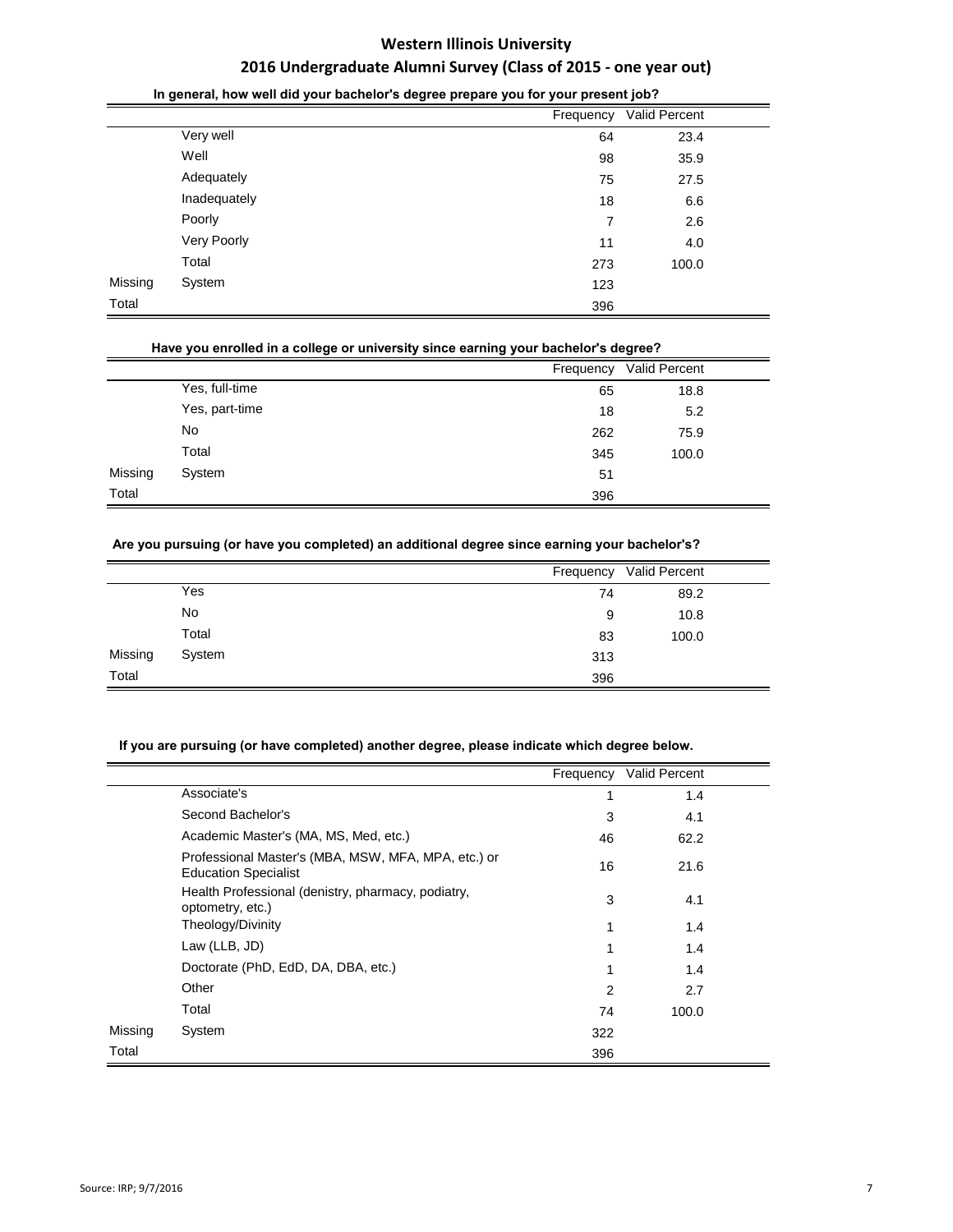# **2016 Undergraduate Alumni Survey (Class of 2015 - one year out)**

**In general, how well did your bachelor's degree prepare you for your additional degree** 

**program?**

|         |              |     | Frequency Valid Percent |
|---------|--------------|-----|-------------------------|
|         | Very well    | 29  | 39.2                    |
|         | Well         | 21  | 28.4                    |
|         | Adequately   | 22  | 29.7                    |
|         | Inadequately | 1   | 1.4                     |
|         | Poorly       | 1   | 1.4                     |
|         | Total        | 74  | 100.0                   |
| Missing | System       | 322 |                         |
| Total   |              | 396 |                         |

|         | What is your present attitude toward the University (campus)? |           |               |  |
|---------|---------------------------------------------------------------|-----------|---------------|--|
|         |                                                               | Frequency | Valid Percent |  |
|         | Strongly positive                                             | 92        | 26.7          |  |
|         | Positive                                                      | 154       | 44.8          |  |
|         | Somewhat positive                                             | 63        | 18.3          |  |
|         | Somewhat negative                                             | 17        | 4.9           |  |
|         | Negative                                                      | 14        | 4.1           |  |
|         | Strongly negative                                             | 4         | 1.2           |  |
|         | Total                                                         | 344       | 100.0         |  |
| Missing | System                                                        | 52        |               |  |
| Total   |                                                               | 396       |               |  |

| What is your present attitude toward your bachelor's degree major? |  |  |
|--------------------------------------------------------------------|--|--|
|                                                                    |  |  |

|         |                   | Frequency | <b>Valid Percent</b> |  |
|---------|-------------------|-----------|----------------------|--|
|         | Strongly positive | 161       | 46.8                 |  |
|         | Positive          | 113       | 32.8                 |  |
|         | Somewhat positive | 45        | 13.1                 |  |
|         | Somewhat negative | 14        | 4.1                  |  |
|         | Negative          | 3         | .9                   |  |
|         | Strongly negative | 8         | 2.3                  |  |
|         | Total             | 344       | 100.0                |  |
| Missing | System            | 52        |                      |  |
| Total   |                   | 396       |                      |  |

|  |  | If you could start over, would you attend WIU? |
|--|--|------------------------------------------------|
|--|--|------------------------------------------------|

|         |                               | Frequency | Valid Percent |  |
|---------|-------------------------------|-----------|---------------|--|
|         | Yes                           | 284       | 83.0          |  |
|         | No - different institiution   | 55        | 16.1          |  |
|         | No - would not attend college | 3         | .9            |  |
|         | Total                         | 342       | 100.0         |  |
| Missing | System                        | 54        |               |  |
| Total   |                               | 396       |               |  |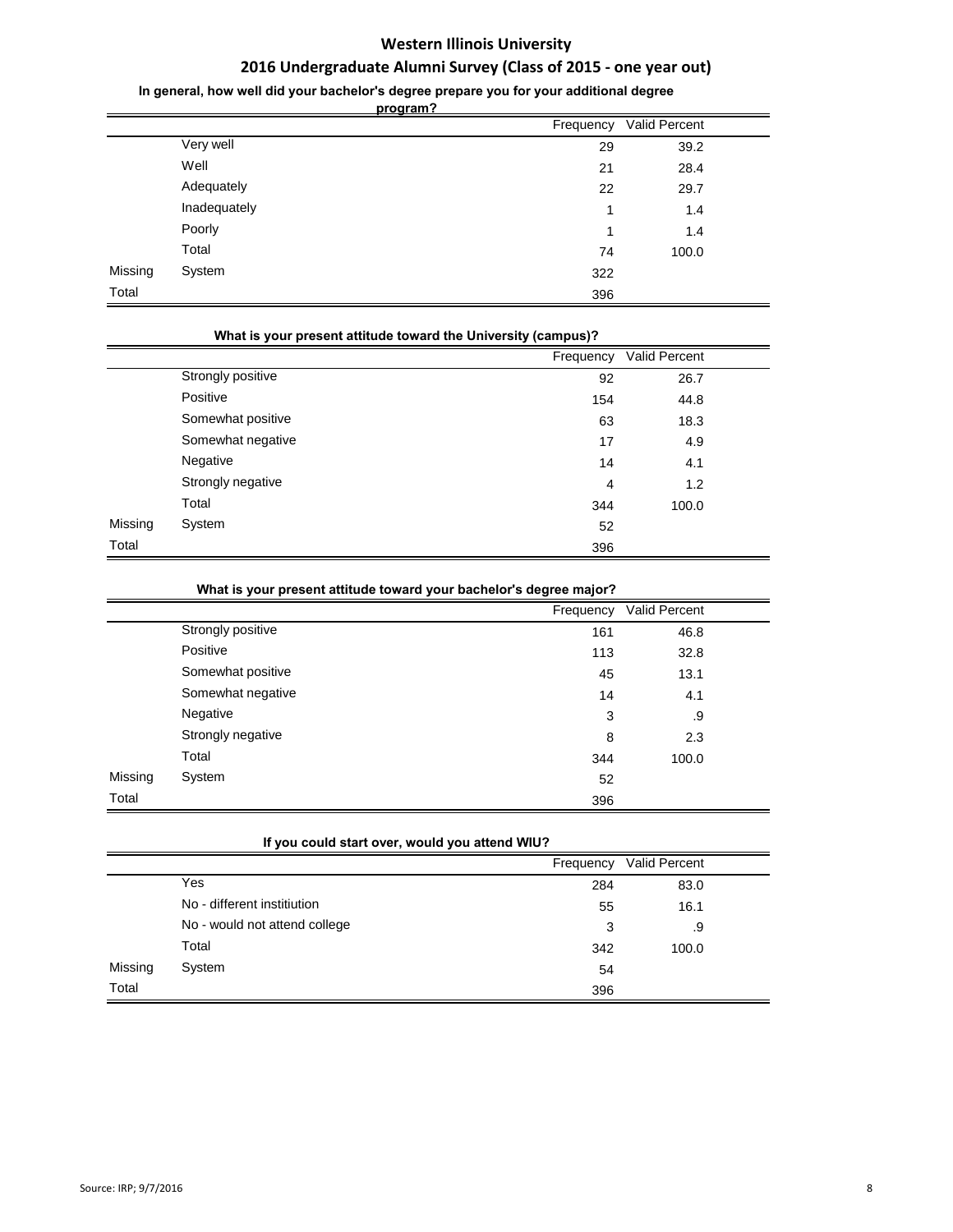# **2016 Undergraduate Alumni Survey (Class of 2015 - one year out)**

**If you could start over (assuming that you would attend college), would you elect the same** 

**major?**

|         | major?                         |           |               |  |
|---------|--------------------------------|-----------|---------------|--|
|         |                                | Frequency | Valid Percent |  |
|         | Yes                            | 240       | 69.8          |  |
|         | No - a related major           | 40        | 11.6          |  |
|         | No - a totally different major | 64        | 18.6          |  |
|         | Total                          | 344       | 100.0         |  |
| Missing | System                         | 52        |               |  |
| Total   |                                | 396       |               |  |

|         | I would recommend WIU to a prospective student. |           |               |  |
|---------|-------------------------------------------------|-----------|---------------|--|
|         |                                                 | Frequency | Valid Percent |  |
|         | <b>Strongly Disagree</b>                        | 23        | 6.7           |  |
|         | <b>Disagree</b>                                 | 9         | 2.6           |  |
|         | <b>Slightly Disagree</b>                        | 24        | 7.0           |  |
|         | <b>Slightly Agree</b>                           | 41        | 12.0          |  |
|         | Agree                                           | 132       | 38.6          |  |
|         | <b>Strongly Agree</b>                           | 113       | 33.0          |  |
|         | Total                                           | 342       | 100.0         |  |
| Missing | System                                          | 54        |               |  |
| Total   |                                                 | 396       |               |  |
|         |                                                 |           |               |  |

#### **Considering my circumstances, I am satisfied with the amount of time it took me to complete**

|         | my degree.               |           |               |
|---------|--------------------------|-----------|---------------|
|         |                          | Frequency | Valid Percent |
|         | <b>Strongly Disagree</b> | 18        | 5.3           |
|         | Disagree                 | 11        | 3.2           |
|         | <b>Slightly Disagree</b> | 17        | 5.0           |
|         | <b>Slightly Agree</b>    | 32        | 9.4           |
|         | Agree                    | 145       | 42.5          |
|         | <b>Strongly Agree</b>    | 118       | 34.6          |
|         | Total                    | 341       | 100.0         |
| Missing | System                   | 55        |               |
| Total   |                          | 396       |               |

## **I believe my degree from WIU represents a good value for the investment I made.**

|         |                          | Frequency | Valid Percent |  |
|---------|--------------------------|-----------|---------------|--|
|         | <b>Strongly Disagree</b> | 17        | 5.0           |  |
|         | <b>Disagree</b>          | 11        | 3.2           |  |
|         | <b>Slightly Disagree</b> | 13        | 3.8           |  |
|         | <b>Slightly Agree</b>    | 51        | 15.0          |  |
|         | Agree                    | 154       | 45.2          |  |
|         | <b>Strongly Agree</b>    | 95        | 27.9          |  |
|         | Total                    | 341       | 100.0         |  |
| Missing | System                   | 55        |               |  |
| Total   |                          | 396       |               |  |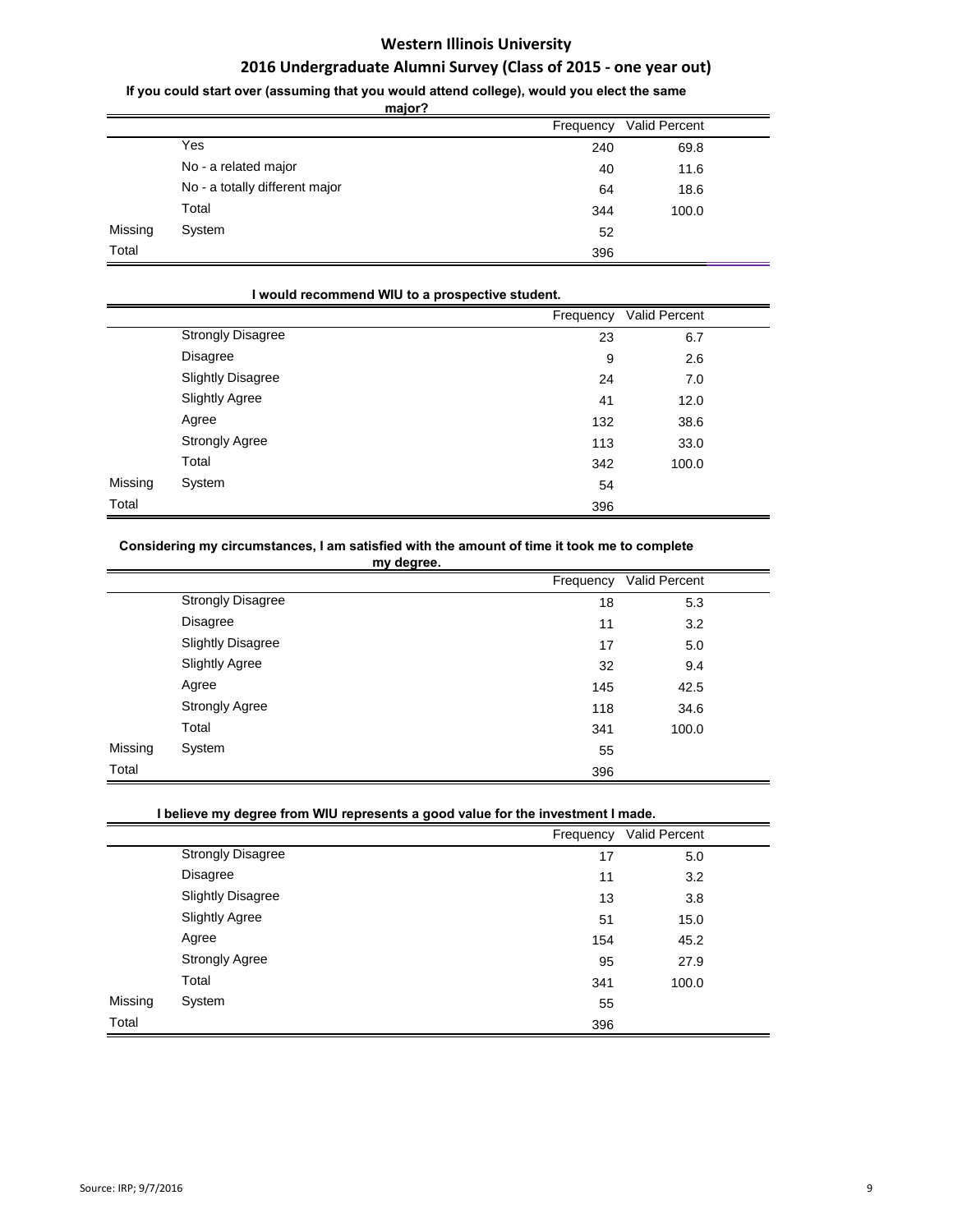## **2016 Undergraduate Alumni Survey (Class of 2015 - one year out)**

## In your view, how effective were your University experiences in successfully transitioning you **to college? (i.e., first year experience)**

|         | to conego: (i.e., mot year experience) |           |               |  |
|---------|----------------------------------------|-----------|---------------|--|
|         |                                        | Frequency | Valid Percent |  |
|         | Not Helpful                            | 31        | 9.3           |  |
|         | <b>Slightly Helpful</b>                | 33        | 9.9           |  |
|         | Moderately Helpful                     | 98        | 29.5          |  |
|         | Very Helpful                           | 101       | 30.4          |  |
|         | <b>Extremely Helpful</b>               | 69        | 20.8          |  |
|         | Total                                  | 332       | 100.0         |  |
| Missing | System                                 | 64        |               |  |
| Total   |                                        | 396       |               |  |

#### In your view, how effective were your University experiences in helping you acquire skills for **academic achievement?**

|         |                          | Frequency | Valid Percent |  |
|---------|--------------------------|-----------|---------------|--|
|         | Not Helpful              | 9         | 2.7           |  |
|         | <b>Slightly Helpful</b>  | 23        | 6.9           |  |
|         | Moderately Helpful       | 84        | 25.1          |  |
|         | Very Helpful             | 139       | 41.6          |  |
|         | <b>Extremely Helpful</b> | 79        | 23.7          |  |
|         | Total                    | 334       | 100.0         |  |
| Missing | System                   | 62        |               |  |
| Total   |                          | 396       |               |  |

#### In your view, how effective were your University experiences in helping you to better develop **your ability to communicate effectively in both oral and written forms?**

|         |                          | Frequency | Valid Percent |  |
|---------|--------------------------|-----------|---------------|--|
|         | Not Helpful              | 6         | 1.8           |  |
|         | <b>Slightly Helpful</b>  | 23        | 6.9           |  |
|         | Moderately Helpful       | 80        | 24.0          |  |
|         | Very Helpful             | 129       | 38.6          |  |
|         | <b>Extremely Helpful</b> | 96        | 28.7          |  |
|         | Total                    | 334       | 100.0         |  |
| Missing | System                   | 62        |               |  |
| Total   |                          | 396       |               |  |

## In your view, how effective were your University experiences in helping you to better develop **your critical thinking ability?**

|         |                          | Frequency | Valid Percent |  |
|---------|--------------------------|-----------|---------------|--|
|         | Not Helpful              | 8         | 2.4           |  |
|         | <b>Slightly Helpful</b>  | 19        | 5.7           |  |
|         | Moderately Helpful       | 70        | 20.9          |  |
|         | Very Helpful             | 121       | 36.1          |  |
|         | <b>Extremely Helpful</b> | 117       | 34.9          |  |
|         | Total                    | 335       | 100.0         |  |
| Missing | System                   | 61        |               |  |
| Total   |                          | 396       |               |  |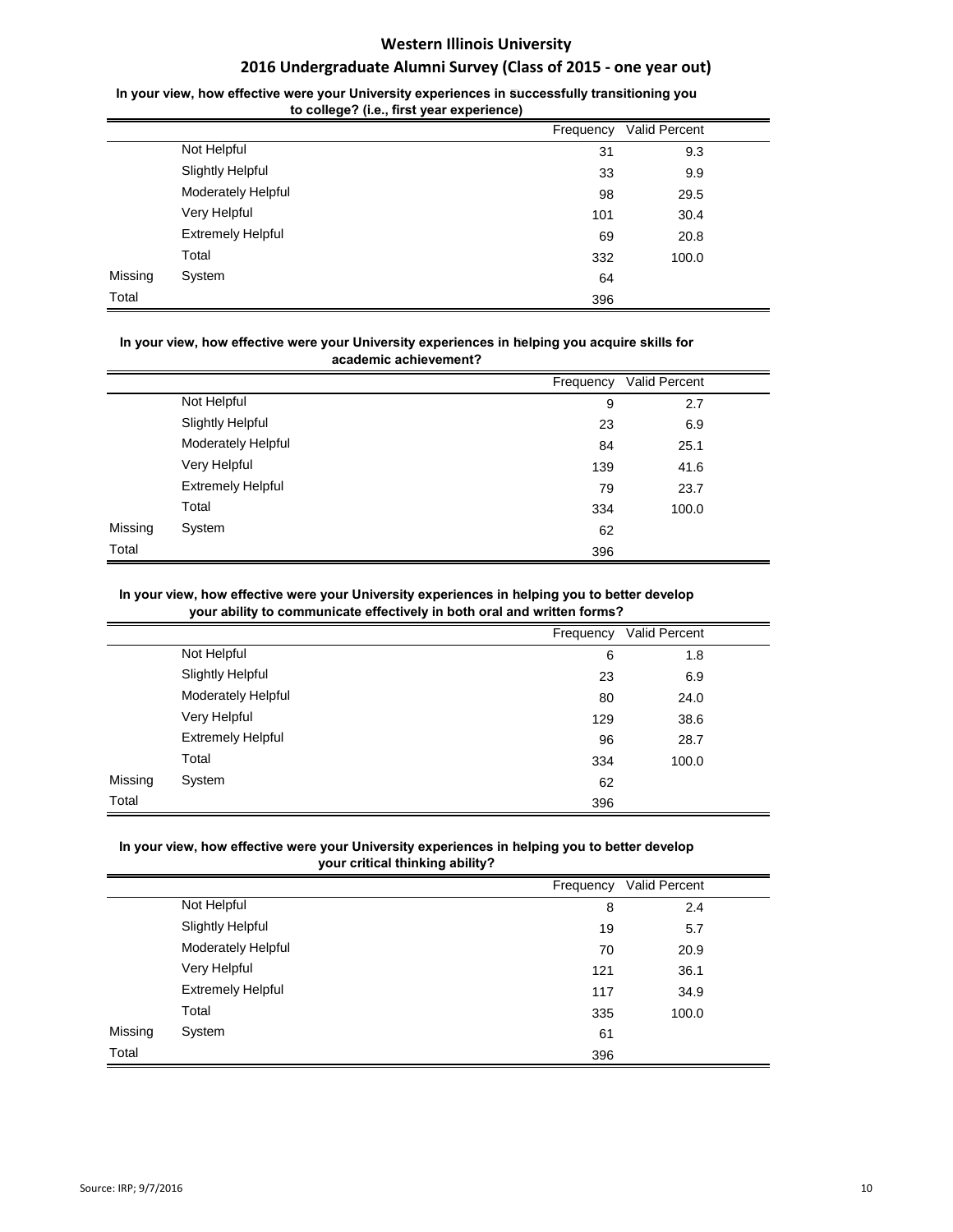## In your view, how effective were your University experiences in helping you to better develop **your sense of ethics?**

|         |                          | Frequency | Valid Percent |  |
|---------|--------------------------|-----------|---------------|--|
|         | Not Helpful              | 15        | 4.5           |  |
|         | <b>Slightly Helpful</b>  | 32        | 9.6           |  |
|         | Moderately Helpful       | 78        | 23.3          |  |
|         | Very Helpful             | 114       | 34.0          |  |
|         | <b>Extremely Helpful</b> | 96        | 28.7          |  |
|         | Total                    | 335       | 100.0         |  |
| Missing | System                   | 61        |               |  |
| Total   |                          | 396       |               |  |

In your view, how effective were your University experiences in contributing to a greater **understanding of people with different backgrounds, habits, values, appearances and abilities?**

|         |                          | Frequency | Valid Percent |  |
|---------|--------------------------|-----------|---------------|--|
|         | Not Helpful              | 10        | 3.0           |  |
|         | <b>Slightly Helpful</b>  | 28        | 8.4           |  |
|         | Moderately Helpful       | 56        | 16.7          |  |
|         | Very Helpful             | 114       | 34.0          |  |
|         | <b>Extremely Helpful</b> | 127       | 37.9          |  |
|         | Total                    | 335       | 100.0         |  |
| Missing | System                   | 61        |               |  |
| Total   |                          | 396       |               |  |

#### In your view, how effective were your University experiences in preparing you to utilize modern **technology in your day-to-day activities?**

|         |                          | Frequency | Valid Percent |  |
|---------|--------------------------|-----------|---------------|--|
|         | Not Helpful              | 13        | 3.9           |  |
|         | <b>Slightly Helpful</b>  | 31        | 9.3           |  |
|         | Moderately Helpful       | 88        | 26.3          |  |
|         | Very Helpful             | 112       | 33.4          |  |
|         | <b>Extremely Helpful</b> | 91        | 27.2          |  |
|         | Total                    | 335       | 100.0         |  |
| Missing | System                   | 61        |               |  |
| Total   |                          | 396       |               |  |

## In your view, how effective were your University experiences in improving the quality of your life **aside from financial benefits?**

|         |                          | Frequency | Valid Percent |  |
|---------|--------------------------|-----------|---------------|--|
|         | Not Helpful              | 16        | 4.8           |  |
|         | <b>Slightly Helpful</b>  | 36        | 10.8          |  |
|         | Moderately Helpful       | 77        | 23.1          |  |
|         | Very Helpful             | 118       | 35.4          |  |
|         | <b>Extremely Helpful</b> | 86        | 25.8          |  |
|         | Total                    | 333       | 100.0         |  |
| Missing | System                   | 63        |               |  |
| Total   |                          | 396       |               |  |